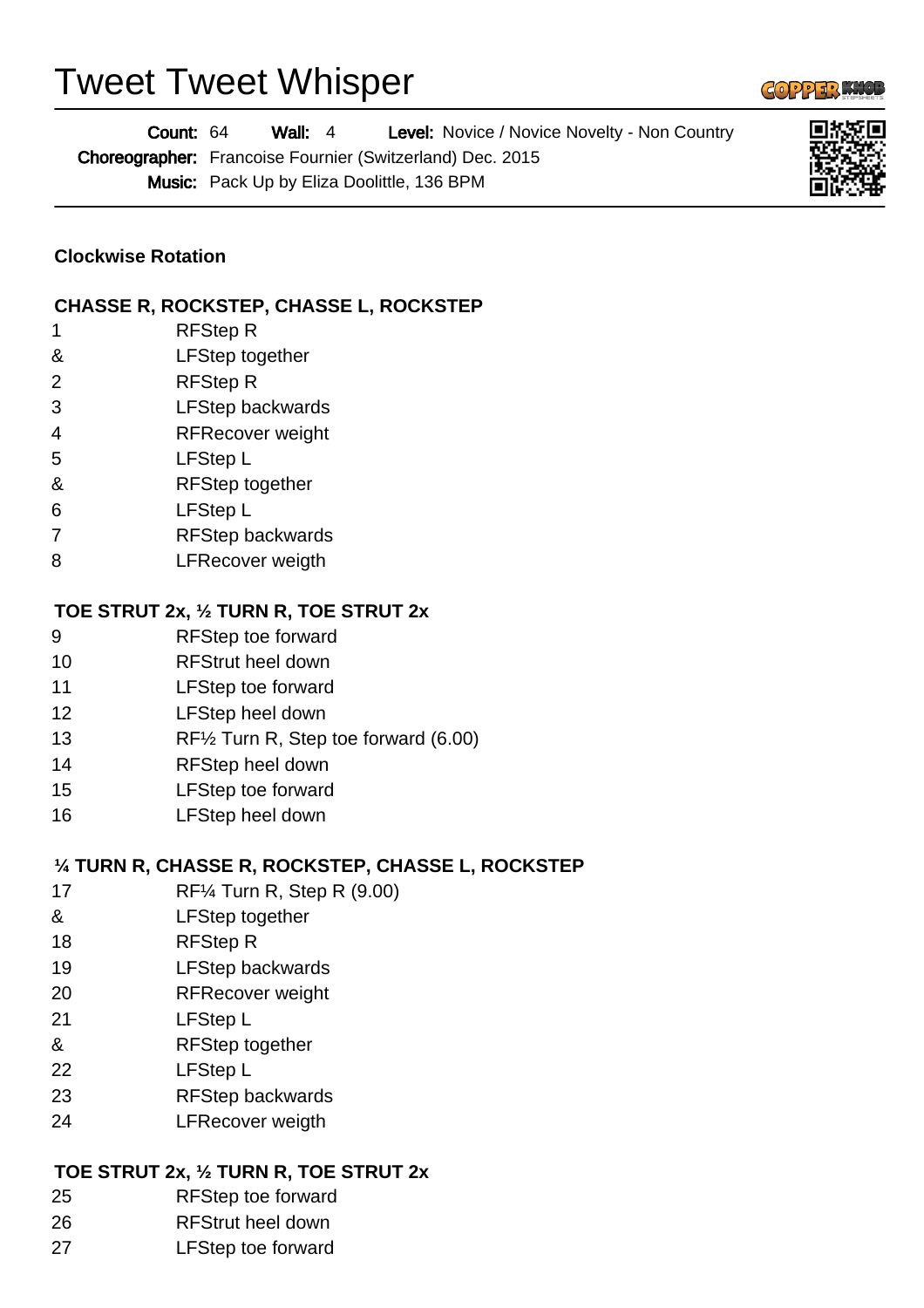- LFStep heel down
- RF½ Turn R, Step toe forward (3.00)
- RFStep heel down
- LFStep toe forward
- LFStep heel down

#### **¼ TURN R, SHUFFLE D, ½ STEP TURN D, SHUFFLE L, ½ STEP TURN L**

- RF¼ Turn R, Step forward (6.00)
- & LFStep together
- RFStep forward
- LFStep forward
- RF½ Turn D, Step forward (12.00)
- LFStep forward
- & RFStep together
- LFStep forward
- RFStep forward
- LF½ Turn L, step forward (6.00)

### **¼ PADDLE TURN L, HOLD, 4x**

- RF¼ Turn L, Step R (3.00)
- Hold
- RF¼ Turn L, Step R (9.00)
- Hold
- RF¼ Turn L, Step R (12.00)
- Hold
- RF¼ Turn L, Step touch R (6.00)
- Hold

## **STEP, TOUCH, STEP, TOUCH, HITCH, POINT, TOGETHER, POINT**

- RFStep side R
- LFTouch toe side L
- LFStep side L
- RFTouch toe side R
- RFHitch
- RFTouch toe forward
- RFStep together
- LFTouch toe side L

### **¼ L, STEP, ½ TURN L 2x, HITCH, STEP, TOUCH, STEP, HITCH**

- LF¼ Turn L, Step forward, (3.00)
- RF½ Turn L, Step backwards (9.00)
- LF½ Turn L, Step forward (3.00)
- RFHitch
- RFStep diagonally R forward
- LFTouch together with Hip Bump L
- LFStep diagonally L forward
- RFHitch